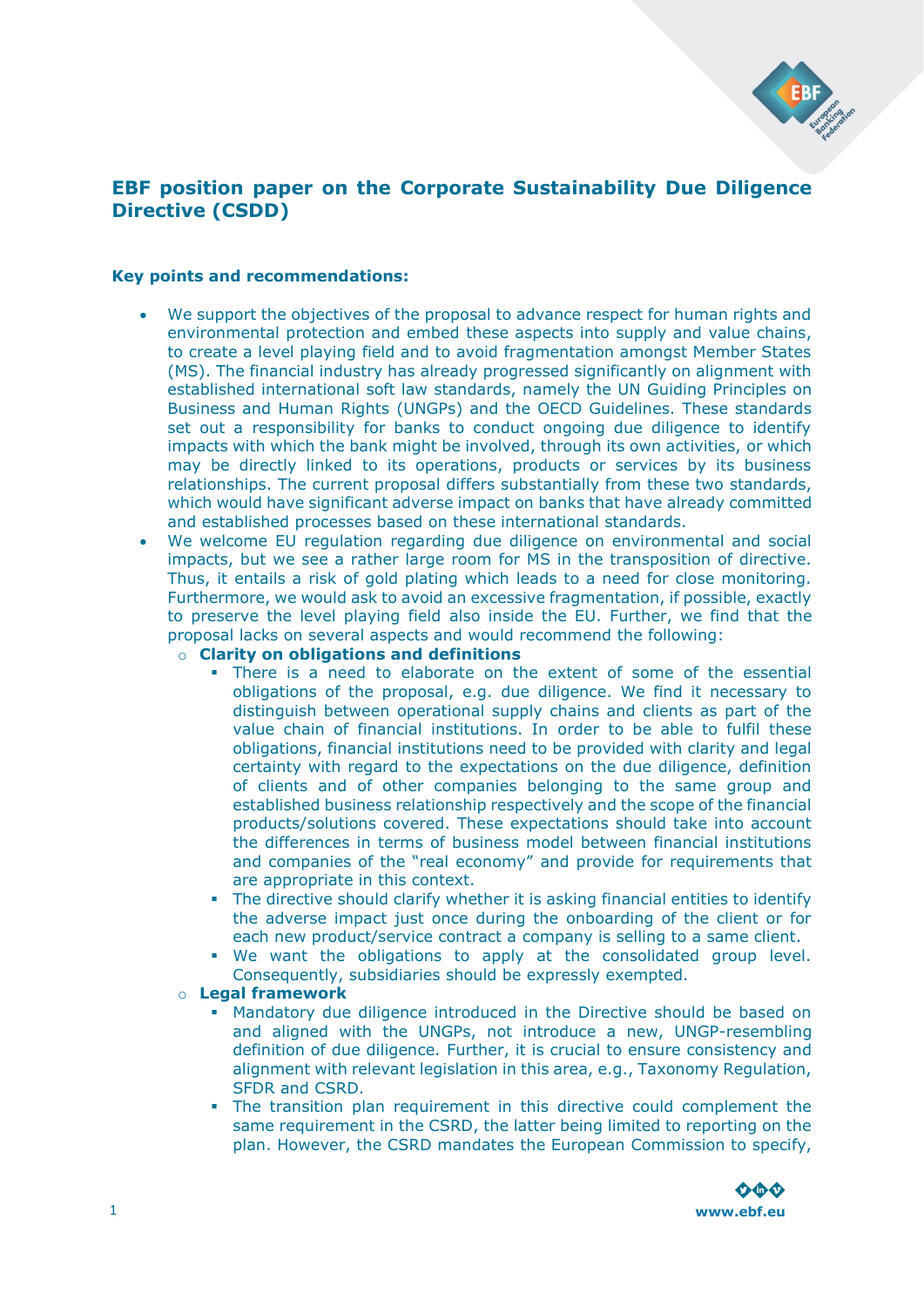

by delegated acts, the information to be included in the transition plan, while in this directive remains general. To ensure complementarity between the two texts, this directive should refer to the CSRD, which should be possible as the CSRD will be adopted before this directive. It should be highlighted that as a matter of principle we wish to avoid the multiplication of delegated acts.

▪ The proposed delegated powers of the European Commission need to be clear to ensure that the European Commission cannot lay down additional obligations for companies nor directors.

#### o **Directors' Duties**

- **•** The Directive intends that directors should take into account human rights, climate change and environmental consequences when taking decisions in the best interests of the company. Given that consequences of any kind of "sustainability matters" are very broad, with regard to the responsibility for directors, it is important to provide legal certainty particularly in light of the liabilities of directors.
- Moreover, the notion of "directors" should be clarified. At this stage the proposal does not seem to distinguish between executive and nonexecutive directors, or even between members of the board of directors or senior managers. We would favour a clarification. The proposal seems somehow vague on the notion of stakeholders.
- **As the national Corporate Governance rules will apply and Member States** are responsible it is important that the obligations established by the EU Directive are complementary and there is flexibility given that they do not affect the relevant national corporate governance frameworks. Thus, it should be clarified that a duty to consider sustainability matters can only apply within the scope of responsibilities allocated to directors by the applicable national corporate governance rules and apply within the framework and without affecting directors' general obligation to act in the interest of the company and its shareholders in accordance with the applicable national corporate governance laws.

#### o **Civil liability**

- We strongly oppose the inclusion of the proposed provisions on civil liability (article 22) and the payment of damages to affected groups (article 8) in the Directive. They go against the established principles of national civil law and create an unaccountable and uncertain legal risk for companies, which might go against the objectives of the Directive.
- Should civil liability be retained in the Directive, the legal text requires a major overhaul and should be made clear, predictable and appropriate.

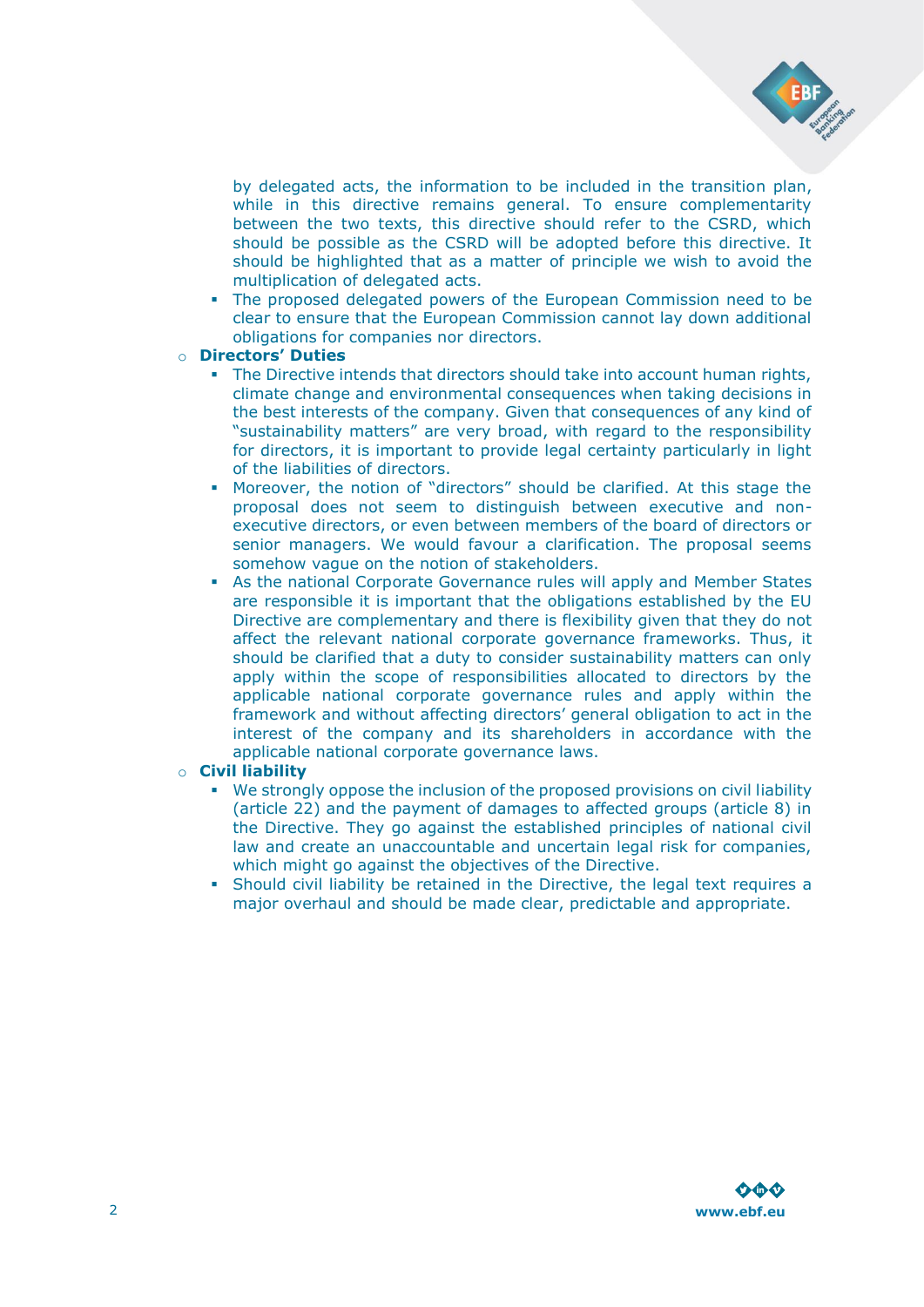

# **General comments on the proposal:**

# **I. Subject matter (Article 1)**

As the directive is not fully harmonised, there is a risk of disparate national rules. We seek for full harmonization.

The extent of the due diligence obligation is very wide, not limited to actual and potential human rights **severe** adverse impacts and to actual and potential environmental **severe**  adverse impacts (except for companies referred to in article 2(1), point (b) and article 2(2)-point b). Therefore, we would make use of the risk-based approach and the established definitions, such as severity/salience etc. UNGPs: *Severity of impacts will be judged by their scale, scope and irremediable character*.

# **II. Scope (Article 2)**

The obligations should apply at the consolidated group level as that is where due diligence policies and processes are set up. It would be a disproportionately high administrative burden for each entity of a banking group to comply with the obligations laid down by the Directive. Therefore, subsidiaries should be expressly exempted.

Moreover, considering that the obligations (and liability for breach of the same) regarding adverse impacts extend not only to own operations, but to the operations of subsidiaries and of the established business relationships within the value chain (also of the value chain of affiliates?), we find it unclear, if this means that, de facto, all subsidiaries (and their value chains as the case may be) would be under the scope of the Directive even though they might not be subject to it according to relevant thresholds.

We find that the proposal should clarify how companies that are subject to the law but registered in third countries, would be sanctioned. In addition, to this, information on the relevant authority should be mentioned.

# **III. The definition of "company" for regulated financial undertakings (Article 3)**

The definition of a client in the financial sector value chain should be included in the proposal. The proposal does not provide a definition of a client, and therefore it is not clear if other forms of legal persons than companies, as defined in article 3(a), are in the scope of mandatory due diligence.

# **IV. The definition of value chain for credit institutions (Article 3)**

The definition of an established business relationship and value chain need to be clarified and coordinated (article 1 and article 3). All business agreements of the banks are covered by the directive both where a customer uses the bank s services (not only financing) and when the bank on itself buys services. The definition should be clarified.

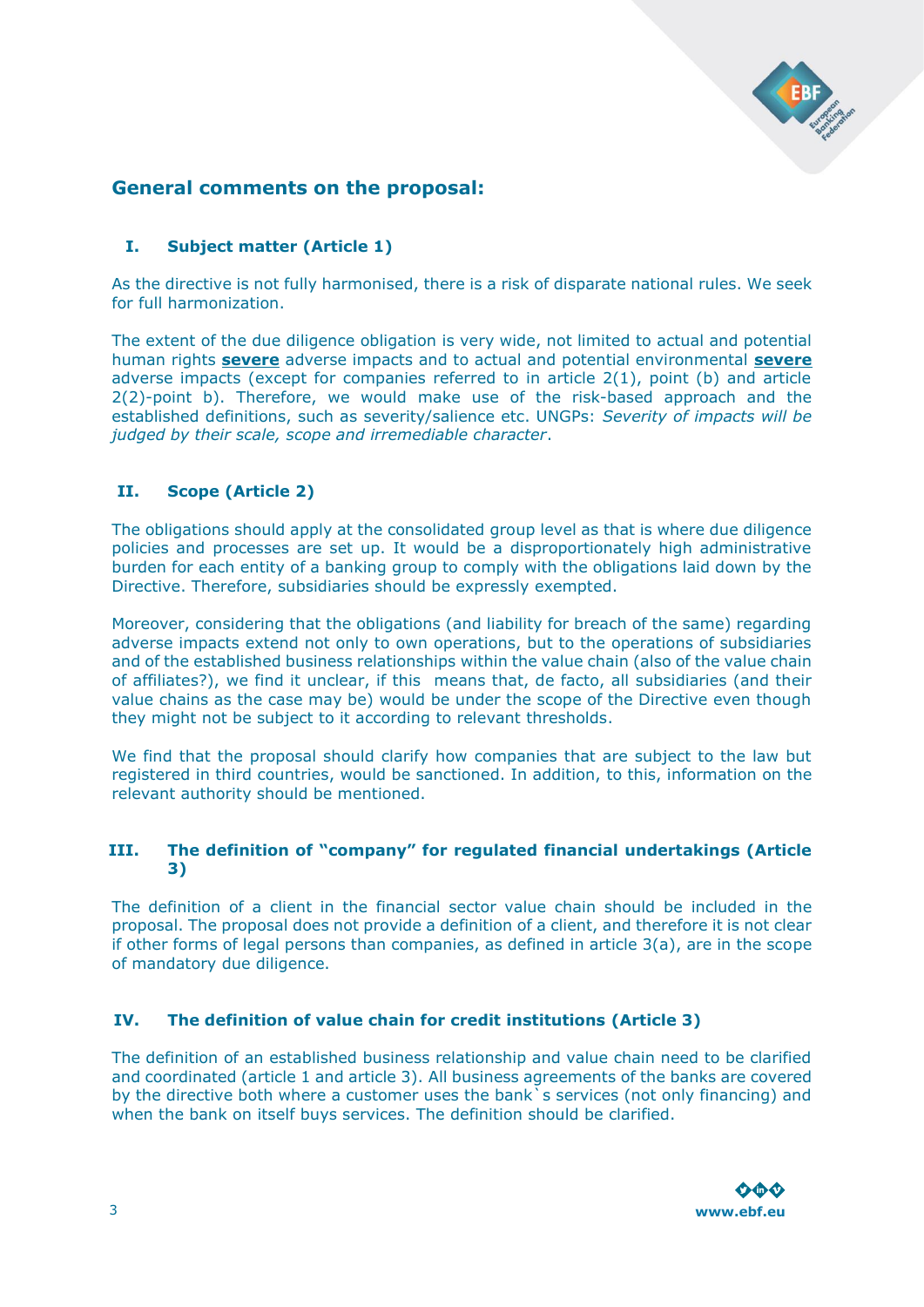

The notion of 'established business relationships' (article 3 f) that underpins the depth of the due diligence obligation should be clarified:

• do banks need to have an "established business relationship" with their clients? It should be clarified what the criteria are with regards to e.g. the duration or value of the contract and would e.g. renewing a line of credit trigger a new due diligence process.

The definition of a value chain for the financial sector should also be clarified:

- The inclusion of the client's subsidiaries within the value chain should be limited to the subsidiaries signing the relevant contract. For example, in the case of a nondedicated loan banks do not know for which activities the financing will be used and which specific subsidiaries activities would be involved. Therefore, providing that service would mean an unpredictable legal risk for the bank.
- Regarding "other financial services", the proposal could be read as requiring that the due diligence duties refer to all services financial institutions provide. Financial services covered should be limited to the provision of credit and lending.
- The exclusion of SMEs from the value chain of credit institutions is foreseen for financing and insurance services, however it is unclear whether they would be subject if they are provided other financial services. We are of the view that SMEs should be excluded when providing any regulated financial services, be it loan or credit or for example a payment service or an investment service.

#### **V. Integrating due diligence into companies' policies (Article 5)**

The Directive appears to be vague in its definition of what a due diligence policy consists of. In particular, it is not clear what is meant in Article 5.1(a) with the "*company's approach*" to due diligence. A clearer definition of what constitutes a due diligence policy and its key features would be welcomed, also to avoid uncertainty for directors/ "Management body in its executive function" and "Management body in its supervisory function" when exercising their responsibility for "putting in place and overseeing" such policy in accordance with Art. 26.

We believe that the norm should clarify what the expectations are with respect to FIs due diligence obligations and underline what would be additional requirements which would not be already covered by existing regulations (AML, MIFID, Credit admissions, etc). We suggest that the EBA could define a standardise template/checklist of documents/data to be collected that FIs should use in the onboarding process. By being standardised it will give clarity to companies on what FIs expect of them and it will simplify all the verification process leveraging on "common and standardized" approach. However, the template, while being standardised, must provide entities with flexibility to adapt it to the clients in relation to their size, sector, financial product, local specificities, and overall risk-based approach (customer risk profile, risk appetite etc) – the same level of scrutiny should not be expected for a payment product than for global credit for example.

In large institutions where many policies exist covering all aspects of the business and operations, there will be some policies that will not need any due diligence provision to be added to them. The discretion to determine which policies need to be amended should be left to the company implementing compliance with the ruleset. In addition, article 5 establishes that "*Member States shall ensure that companies integrate due diligence into all the corporate policies and have in place a due diligence policy*". We consider that the obligation to set a specific due diligence policy should be left to the discretion of the

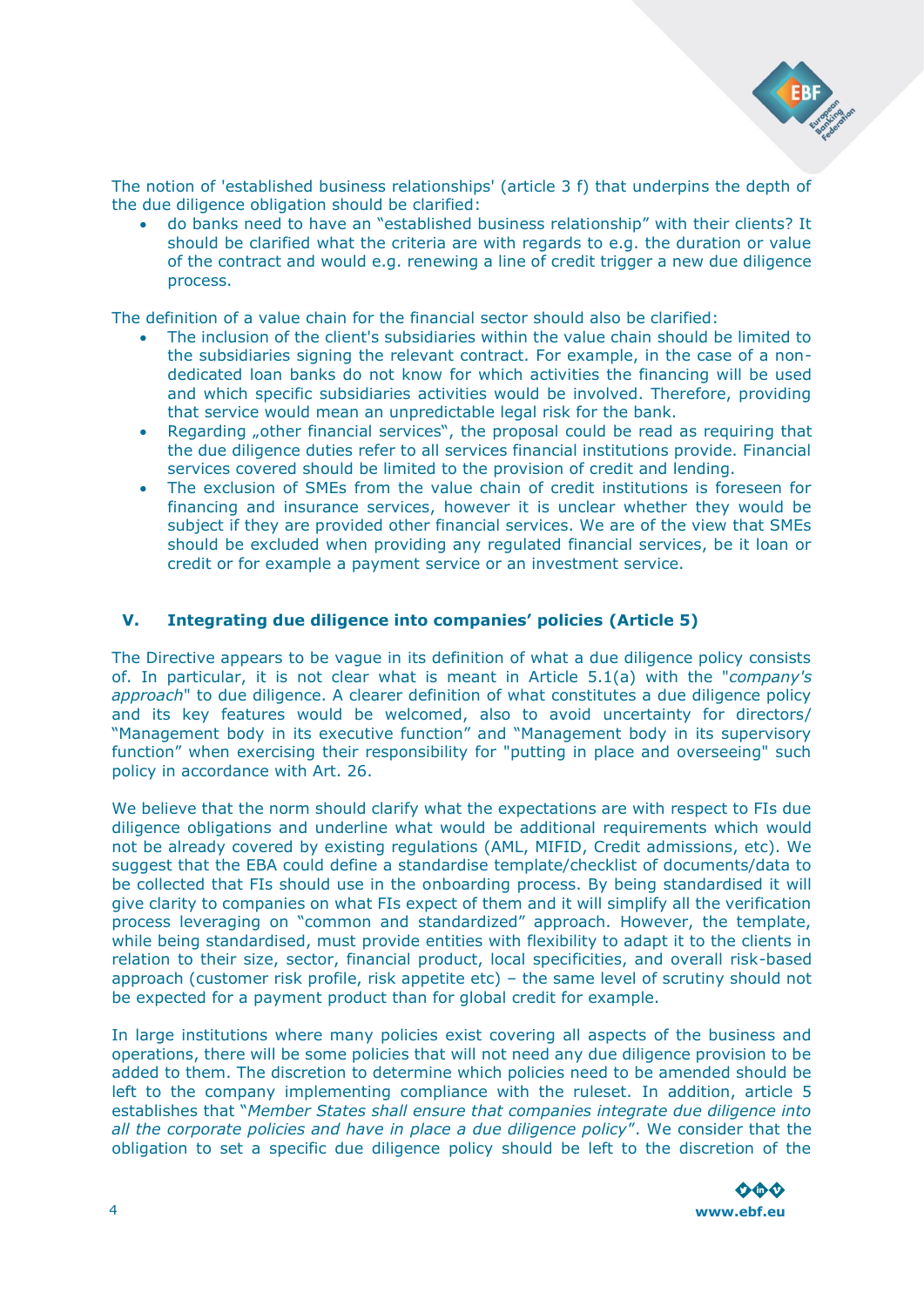

company´s internal management and organisation, which should evaluate whether its existing policies already cover the requirements of the Directive.

# **VI. Identifying actual and potential adverse impacts (Article 6)**

Moreover, it is foreseen that when credits institutions provide credit, loan or other financial services, identification of actual adverse human rights impacts and adverse environmental impacts shall be carried out only before providing that service. However, under article 10, companies must carry out periodic assessments, at least every 12 months, to monitor the effectiveness of the identification, prevention, mitigation, bringing to an end and minimisation of the extent of human rights and environmental adverse impacts. A clarification of the interaction of these two articles would be welcomed. Moreover, the periodic assessment every 12 months is not operationally feasible on the entire value chain. We can suggest: "appropriate periodic assessments"

The reference again to 'other financial services' appears, and this should be aligned to the changes asked to be made to the definition of value chain in Article 3.

We highlight the potential contribution that ESG Ratings may have in the due diligence process, in order to add elements of standardisation. While nowadays the ESG ratings market has some limits and it lacks transparency, the European Commission is considering a legislative initiative on ESG Ratings soon. Currently the ESG ratings are used by financial institutions also for clients' ESG assessments purposes. It should be investigated how ESG ratings could play a role in the due diligence process provided by the Directive and if they can support financial entities in the task. The use of recognised and supervised common metrics could help avoid very inconsistent results in the due diligence made by different financial institutions on the same client.

Finally, we understand that Art. 6(3) of the draft requires FIs providing credit loan or other financial services to be obliged to identify actual or potential adverse HR or environmental impacts only before providing the service. Thus, we would like to have clarified whether article 8 applies to FIs.

#### **VII. Preventing potential and bringing the impact to the end (Articles 7 & 8)**

The fundamental principles of honouring existing contracts, *pacta sunt servanda*, need to be respected and safeguarded. Therefore, the proposed obligation to terminate a contract when potential adverse impacts could not be prevented or mitigated or when actual adverse impacts could not be ended should be removed. Their inclusion might also violate the prohibition against retrospective legislation. It would disproportionately disrupt the existing business of companies, undermining the overall market stability.

It remains unclear whether the appropriate measures, except for the specific exclusion of requirement to terminate a service contract, apply to the provision of financial services. This would seem unreasonable, as the financial undertakings are only required to identify the impacts before providing a service. It also raises the following concerns:

- Although SMEs are excluded from banks' value chains, we disagree with the proposal that where measures to verify compliance are carried out in relation to SMEs, the company shall bear the cost of the independent third-party verification. This proposal will create a significant competitive disadvantage for SMEs vis-à-vis

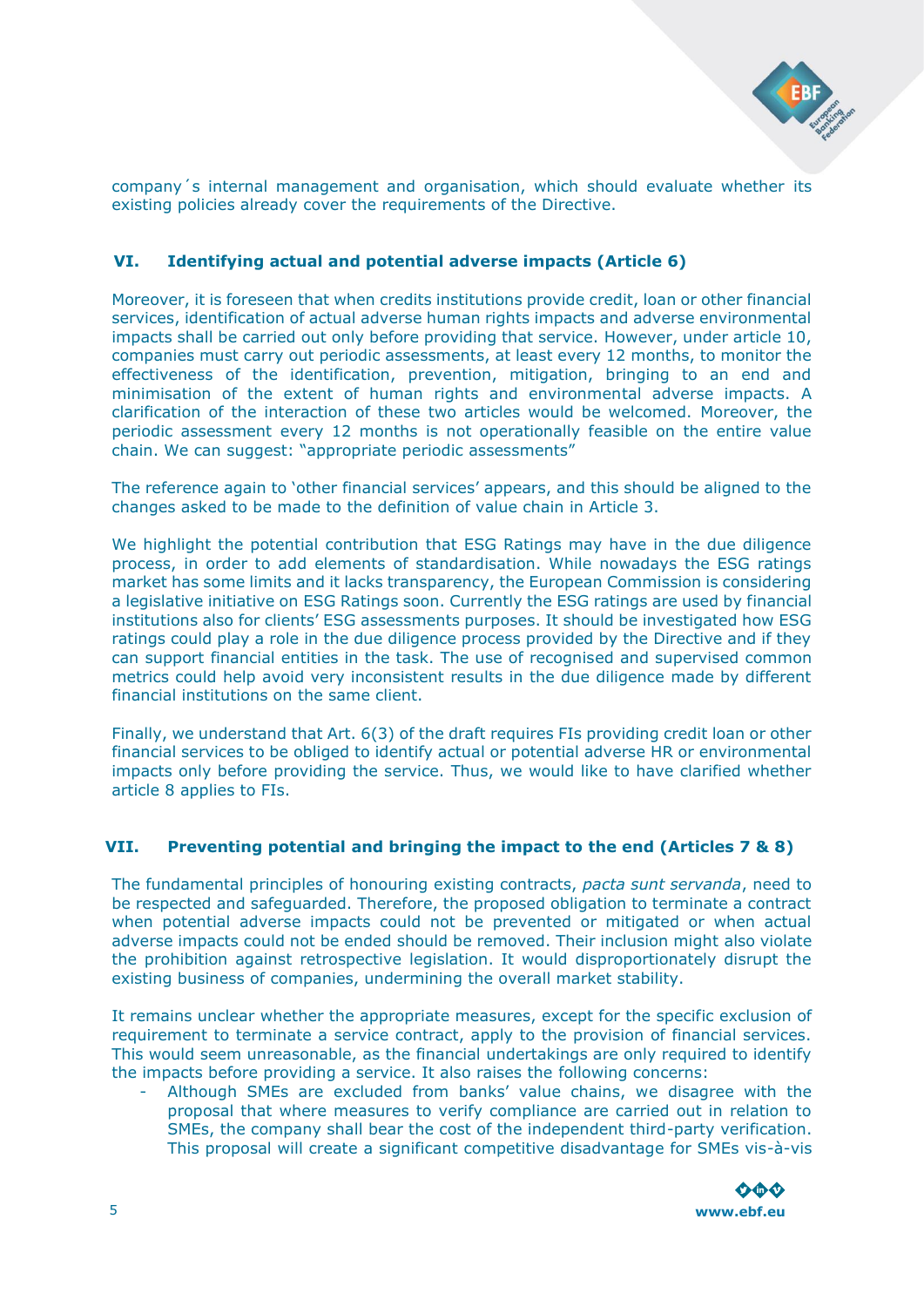

larger companies acting also as suppliers, as will the requirement to provide targeted support to SMEs.

- How would the requirements work in case of several financial institutions (syndicated loans) or in case of adverse impacts during the contractual relationship. In a syndicate, it should be allowed to rely on actions taken by a lead syndicate member, if the taking of such actions for the syndicate is documented in a syndicate agreement.
- What is the extent of "making necessary investments" or "of collaboration with other entities"? Bearing in mind that breach of these provisions will entail civil liability for the bank. Therefore, "*make necessary investments, such as into management or production processes and infrastructures, to comply with paragraph 1*" should be replaced by "*establish appropriate processes and procedures to comply with paragraph 1*".
- The proposal lays out that if an adverse impact cannot be ended or minimized then a company shall refrain from entering into new or extending existing relations with the partner in question. Would that mean that if a company that had an adverse impact would not be able to access credit anymore, perhaps ever? As the adverse impacts can differ in severity and also happen when the company is acting in good faith, it seems like a disproportionate risk for the company.
- In order not to terminate a contract as provided for in Articles 7 and 8, it is not clear how to prove a "substantial prejudice" to the beneficiary.
- Finally, the application of "contractual assurances" mechanisms should be clarified. More precisely, how will they apply to ongoing contracts (remediation mechanisms)?

Finally, impacts cannot be prevented or mitigated before they have been identified. Therefore, it is unreasonable to require prevention or mitigation measures to impacts that should have been identified, and especially to base any civil liability based on this hypothetical concept.

#### **VIII. Code of conduct (Article 7 & 8)**

A 'code of conduct' check is imposed on the value chain.

We are concerned about the ability to impose these codes of conduct on clients (including from a contractual point of view). This could mean for the customer a multitude of codes of conduct to respect (depending on number of the bank it deals with). At the same time, it means that we will also have to apply those of our partners as part of the value chain (e.g. the credit institution could be seen as a supplier for certain services such as consulting).

As it is simply not possible to establish a compliance system with respect to hundreds of business partners, we recommend that the Commission could develop a standardized set of principles which could serve as a basis to comply.

Article 7 imposes obligations which from a commercial perspective are simply not reasonable, or pragmatic. 2(a) obligations detailed up to the last sentence are reasonable, but beyond that point, the obligations become too onerous. As part of the steps understood in the previous part of 2(a), the Business Partner would need to confirm what steps it could take reasonably, but circumstances will always vary and direct communication with impacted stakeholders is not always going to be necessary or realistic.

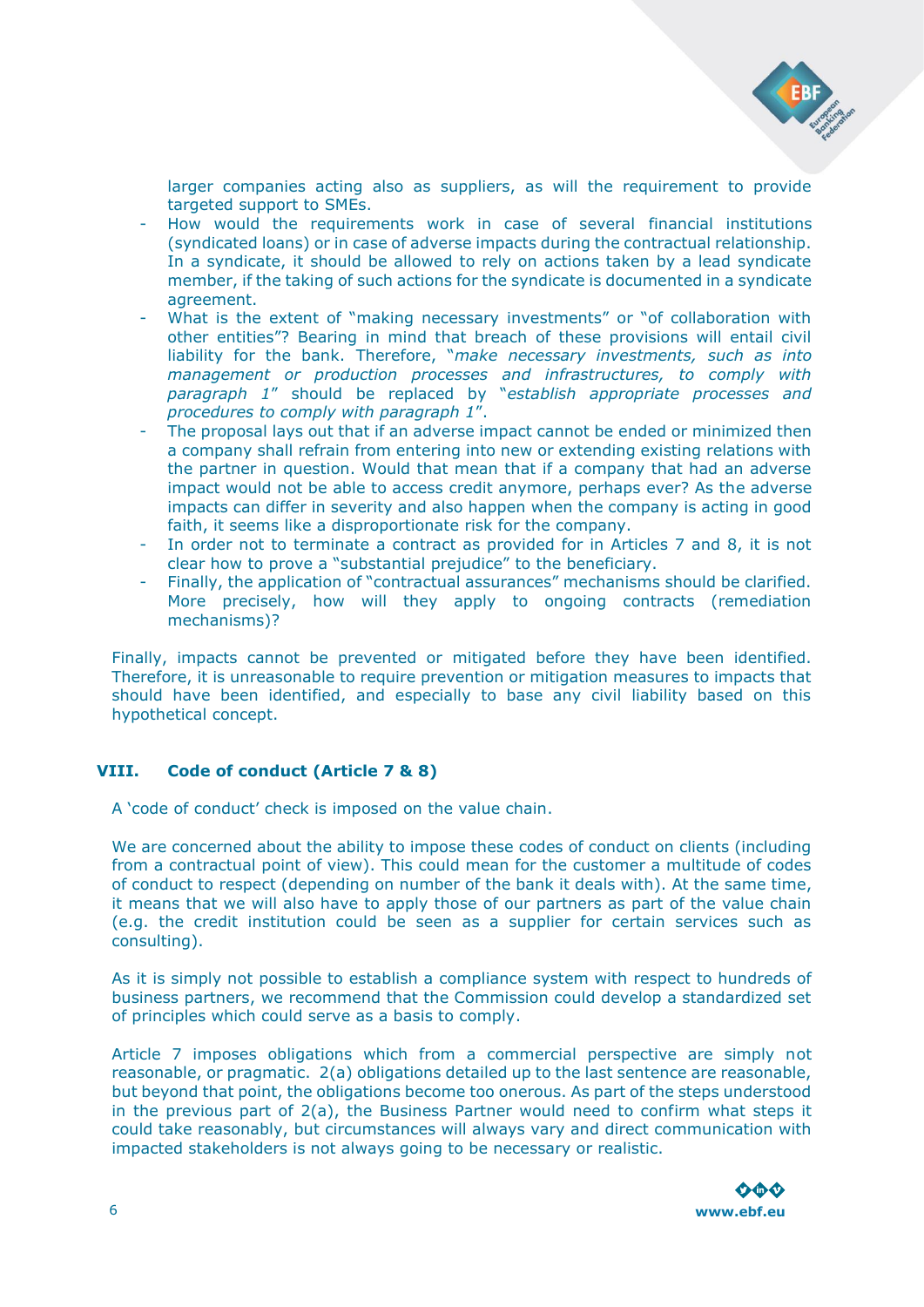

The need to get adherence to a code of conduct, or a prevention plan, in circumstances where contractual terms have already been agreed is simply not realistic.

Article 7(4) needs a review. There is no difference between obtaining contractual assurances and entering into a contract, so more clarity is needed to explain what this provision is seeking to achieve. The requirement to verify compliance shifts the burden of supervision from the competent authorities to private companies – which is neither appropriate nor acceptable.

Article 7(5) also needs a review. It is not clear how MS would implement measures to enable companies to terminate contractual obligations. The concept invites a host of problems.

## **IX. Bringing actual adverse impacts to an end (Article 8)**

Article 8 creates potentially very onerous obligations. It seems unreasonable to pass the cost of change (rectification) to EU entities alone. Rectifying adverse impacts is potentially complex and far reaching, and perhaps should be driven at the public sector level based on political discussion.

## **X. Complaints procedure (Article 9)**

The Directive should allow for the use of existing complaints procedures, such as those established under Directive 2019/1937 and the National Contact Points for Responsible Business Conduct under the OECD Guidelines for Multinational Enterprises.

Furthermore, the legal standing to submit a complaint seems very broad (encompassing potential affected persons, trade unions and other workers representatives and civil organisations), which could also have the collateral effect of encouraging complaints.

Concerning paragraph 9.4 it should be clarified that it should be the company that can decide with which complainants it will meet or not, as there can be various arguments why such meeting is not opportune (e.g. because of a pending court case with the same party, the party's complaint being addressed to the wrong company, the complaint being frivolous etc).

#### **XI. Accompanying measures (Article 14)**

We appreciate that the proposed Directive recognizes the value in industry cooperation, industry schemes and multi-stakeholder initiatives in due diligence and we fully support the proposal that Member States shall set up and operate individually or jointly dedicated websites, platforms or portals to help companies fulfil their obligations. However, the legal significance of article 14(2) is unclear as Member States are already allowed to support SMEs within the EU State aid framework and we understand that the current state aid rules continue to apply. We also highlight that the proposed delegated powers of the Commission need to be clear to ensure that the Commission cannot lay down additional obligation for companies.

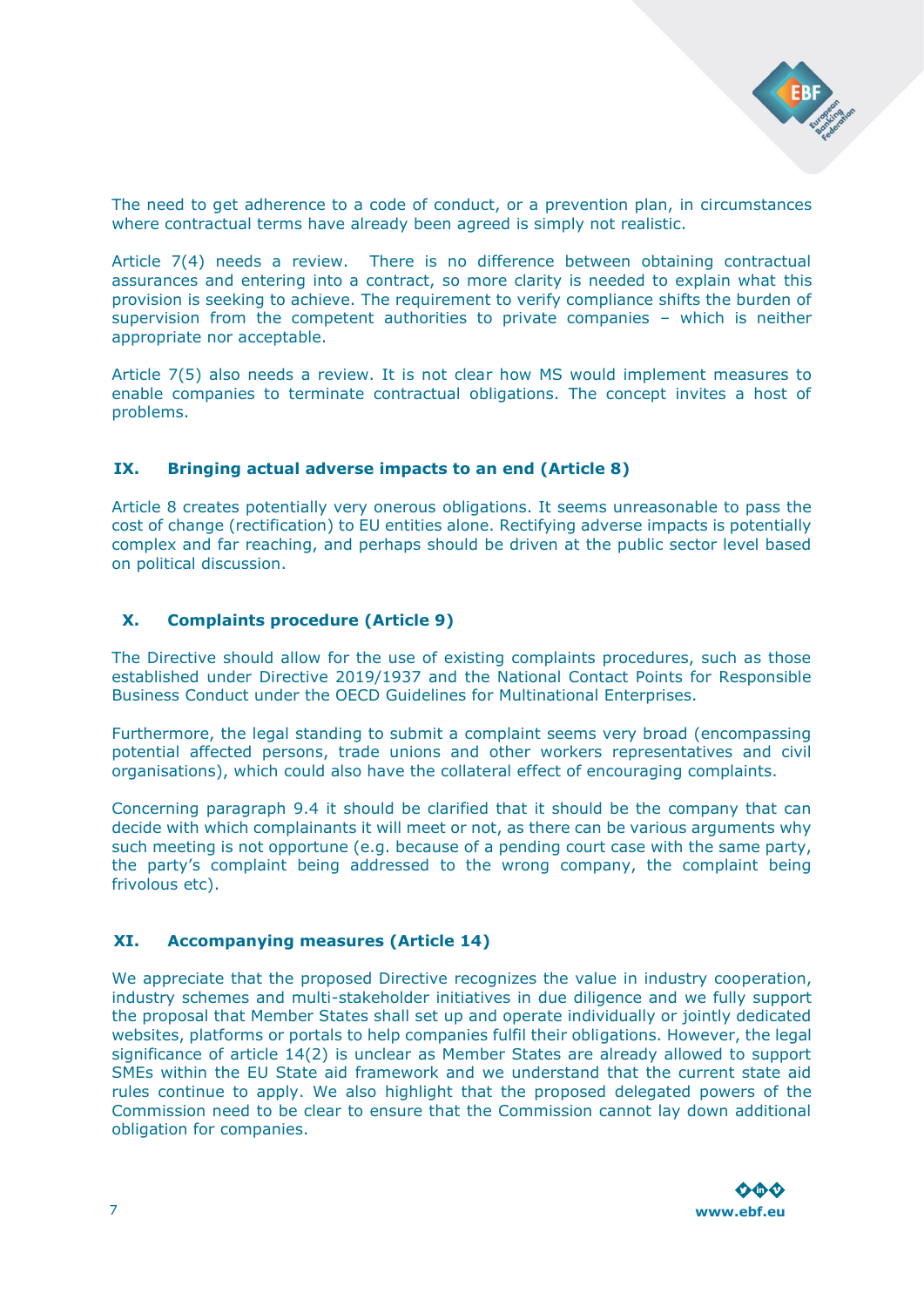

# **XII. Combating climate change (Article 15)**

This transition plan requirement could complement and be aligned to the same requirement in the CSRD, which is limited to the plan reporting. However, the CSRD instructs to specify by delegated acts the information to be included in the transition plan, while this directive remains general. This directive should refer to the CSRD and avoid new or contradictory requirements.

Due diligence processes with banks' clients should be focused on a specific list of sectors and following the timeframe proposed by the [Net Zero Banking Alliance,](https://www.unepfi.org/publications/guidelines-for-climate-target-setting-for-banks/) while being aligned with the provisions that will be included under the CSRD and any other relevant legislation.

Renumeration policies are a matter between the owners and managers of an undertaking. The possibilities of shareholders to influence a company's renumeration policy has already recently been increased through Directive 2017/828. Therefore, we consider the inclusion of the issue of renumeration in this Directive to be unnecessary.

## **XIII. Supervisory Authorities (Articles 18)**

We disagree with the fact that the supervisory authorities have the power to impose penalties based on the company's turnover and defined by the Member States, which could lead to differing national regulations.

The calculation of the maximum amount of the penalty should be clearly defined in the Directive.

#### **XIV. Sanctions (Article 20)**

We disagree that pecuniary sanctions are based on the company's turnover.

Furthermore, it should be clearly stated how the sanctions for companies that are subject to the Directive but registered in third countries would be managed. Who and how could sanction those companies?

Finally, it is to be noted that financial compensation is not and should not be the only form of remedy.

# **XV. Civil liability (Article 22)**

We strongly oppose the inclusion of the proposed provisions on civil liability (article 22) and the payment of damages to affected groups (article 8) in the Directive. They go against the established principles of national civil law and create an unaccountable and uncertain legal risk for companies, which might go against the objectives of the Directive. We believe that the powers granted to the supervisory authorities without civil liability would be sufficient for the effective enforcement of the Directive.

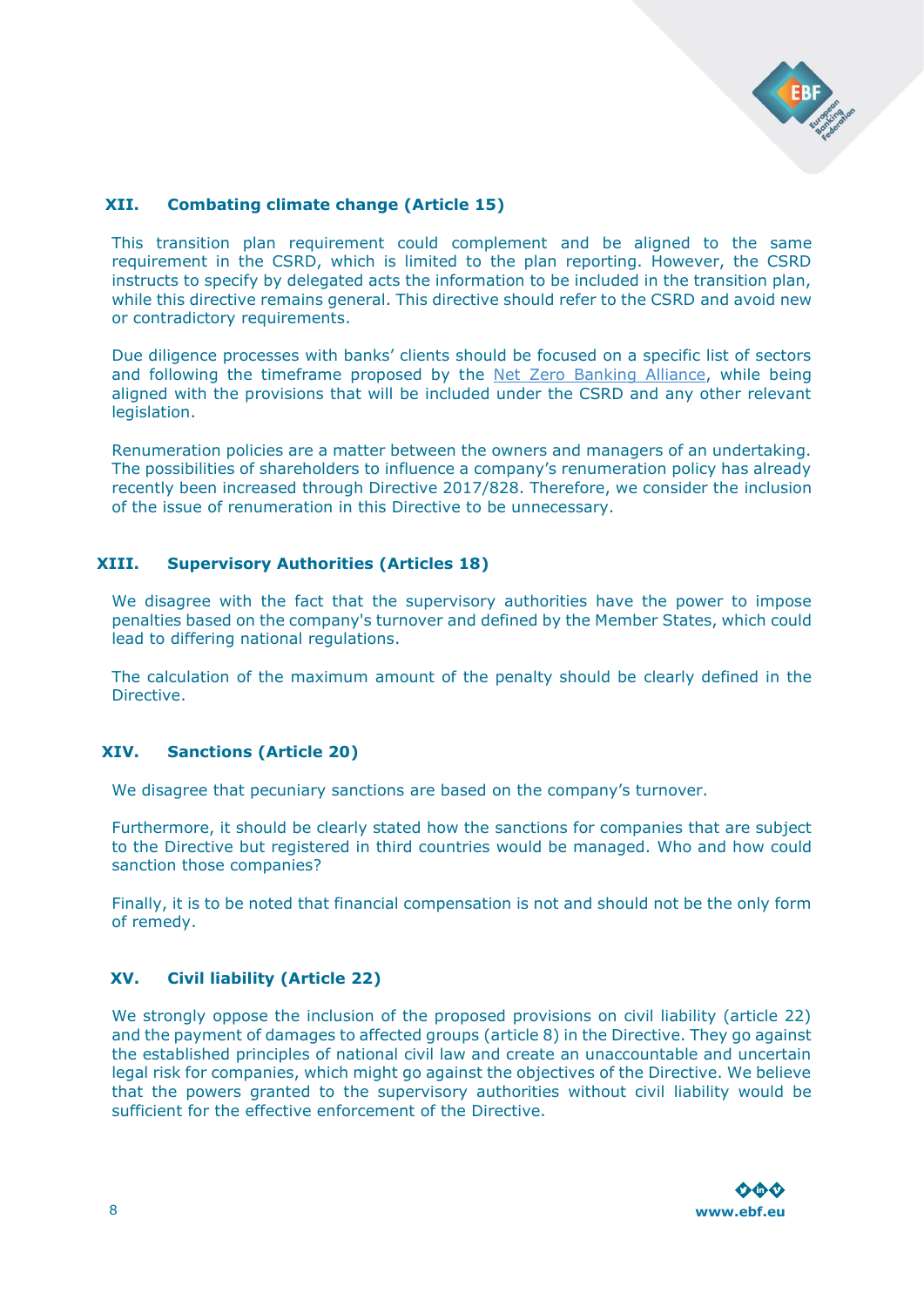

First of all, the extent of civil liability is very difficult to ascertain as the Directive does not set out a clear definition of damage, or of sufficient due diligence measures, or establish a cause and effect between the damage and the failure to meet due diligence requirements. In addition, the definitions of the value chain and the established business relationship are not clear enough to bring legal certainty which business partners the company would be liable for.

Second of all, the damages are not adequately predictable. The Directive does not provide objective criteria to establish the amount of damages to be paid and how they will paid or how the damages are to be divided between them or between the companies in the value chain of the company that caused the actual damage. There also is no centralized body to co-ordinate multiple payments of damages by various companies to the same affected group, which likely to result in difficult and costly disputes, often in third countries.

Third of all, the provisions for civil liability seem to go beyond what is currently required by the UNGPs. A company should not be required to remediate for adverse impacts that the company has not caused or contributed to, even if they are directly linked to its operations. It should also be noted that financial compensation should not be the only form of remedy when neutralizing adverse impacts.

Should the provisions for civil liability be retained in the Directive, these concerns should be resolved. It should be clarified that the primary responsibility to pay damages rests with the company causing the damage. It will also be necessary to ensure that national laws continue to apply, in terms of civil liability (i.e. that we retain our specificities: fault/prejudice/causation link + obligation to demonstrate an interest in acting to engage the liability of a corporate officer). It would be appropriate to introduce the notion of materiality of the damage to avoid excessive judicialization.

The only exemption provided for is the one contemplated under article 22.2 that should be clarified. In particular, to what extent payments resulting from Article 8 (e.g. investments made under Article 8.3.(d) and (e)) will be taken into account in order to reduce the extent of a possible liability for damages? Moreover, the extent of a company's liability for impacts caused by a partner are not clear (e.g. could a company be held liable for all damages caused by a direct/indirect partner?). Would the bank need to pay for damages first and then claim those damages from the affiliate or partner?

There should be an additional exemption if the company has obtained an independent third-party verification confirming that it has applied appropriate measures.

Finally, according to article 22(3), subsidiaries of the companies in scope could also be held liable. However, other articles of this proposal only refer to the companies in scope and not to the subsidiaries thereof. We assume that this is intentional, however we would favour a clarification. In any case, a director shall only be responsible for a violation of his/her own obligations.

# **XVI. Duty of care (Articles 25)**

Sustainable matters should be considered in the directors making decisions but avoiding any reference to Director duties and especially to the "duty of care" as it has not been harmonized at EU level and Member States have different legal frameworks. Introducing new elements to director's duty of care at EU level should only be considered with caution.

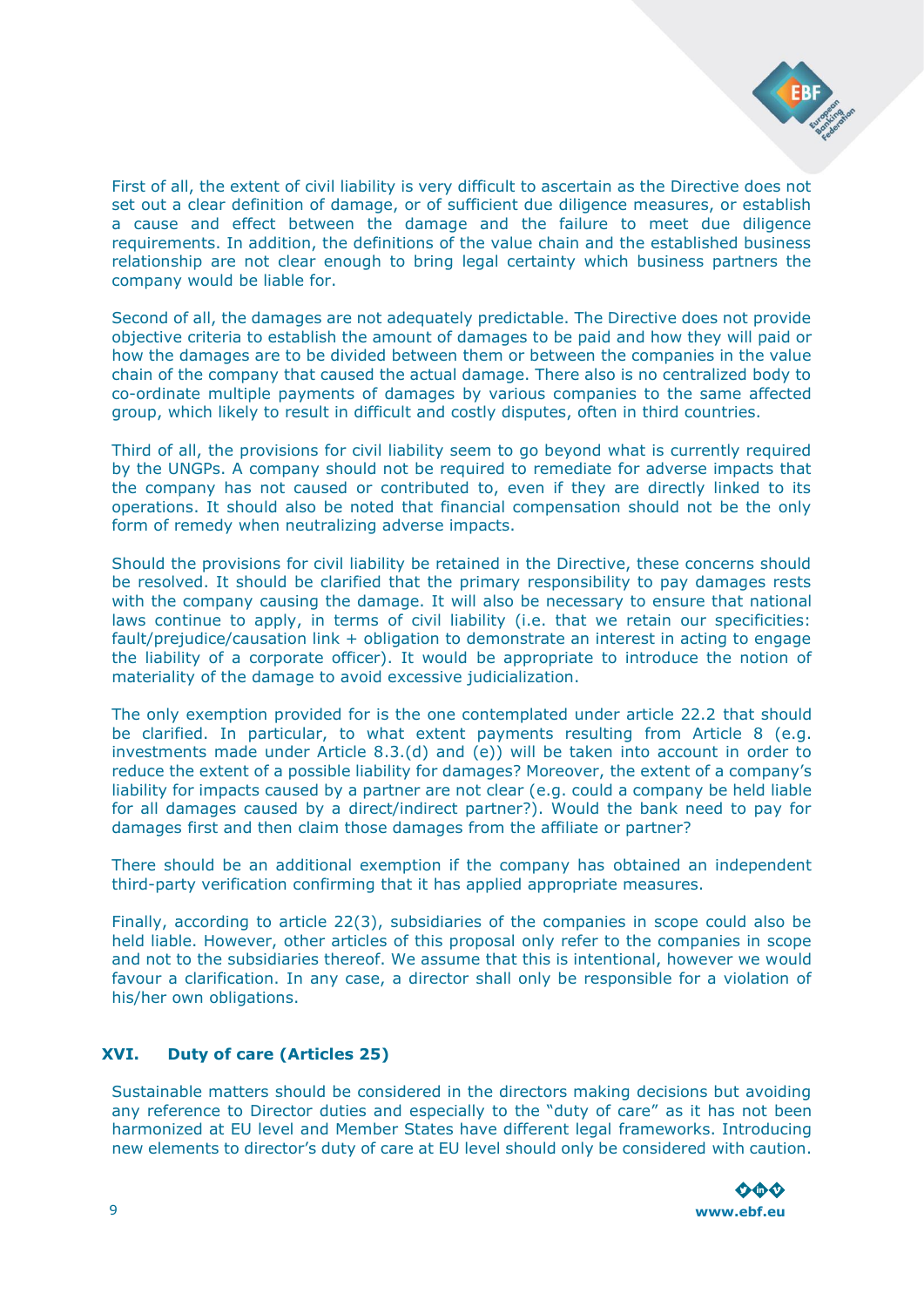

In addition, sustainability matters are not clearly defined, as well as such general application as "including in the short, medium and long term", going beyond the Directive's core substance on due diligence. This would create legal uncertainty, possibly making the duty uninsurable.

### **XVII. Setting up and overseeing due diligence (Articles 26)**

There is a lack of clarity on the definitions of "director" and "board of directors" detailed in article 3 and the specific positions that shall be identified with such terms. In this regard, "directors" seems to include both the members of the board of directors and senior managers (as this term is defined in article 3 of Directive 2013/36/EU), while the Board of Directors is only overseeing it.

Also, the reference in Art. 26 to input from "stakeholders" and "civil society organisation" appears questionable. Some stakeholders and civil society organisations may focus on certain specific sustainability aspects only without considering the interests of other stakeholders or the economic impact and the side effects on companies. It should be clear that it is up to the company to define who its relevant stakeholders are and it is for the company to decide how to respond to their input. The definition and prioritisation of the potential stakeholders shall remain firmly among the Director (CEO) direct duties.

Concerning article 26.2, we acknowledge that this Directive would bring obligations to companies to prevent and bring to an end adverse impact, as well as concerning procedures on complaints. However, these future legal mandatory provisions should not be confused with the necessary leeway that companies must have in defining and executing their corporate strategy, within the boundaries of the applicable regulation (such as the one that may derive from this Directive). Therefore article 26.2 should be deleted.